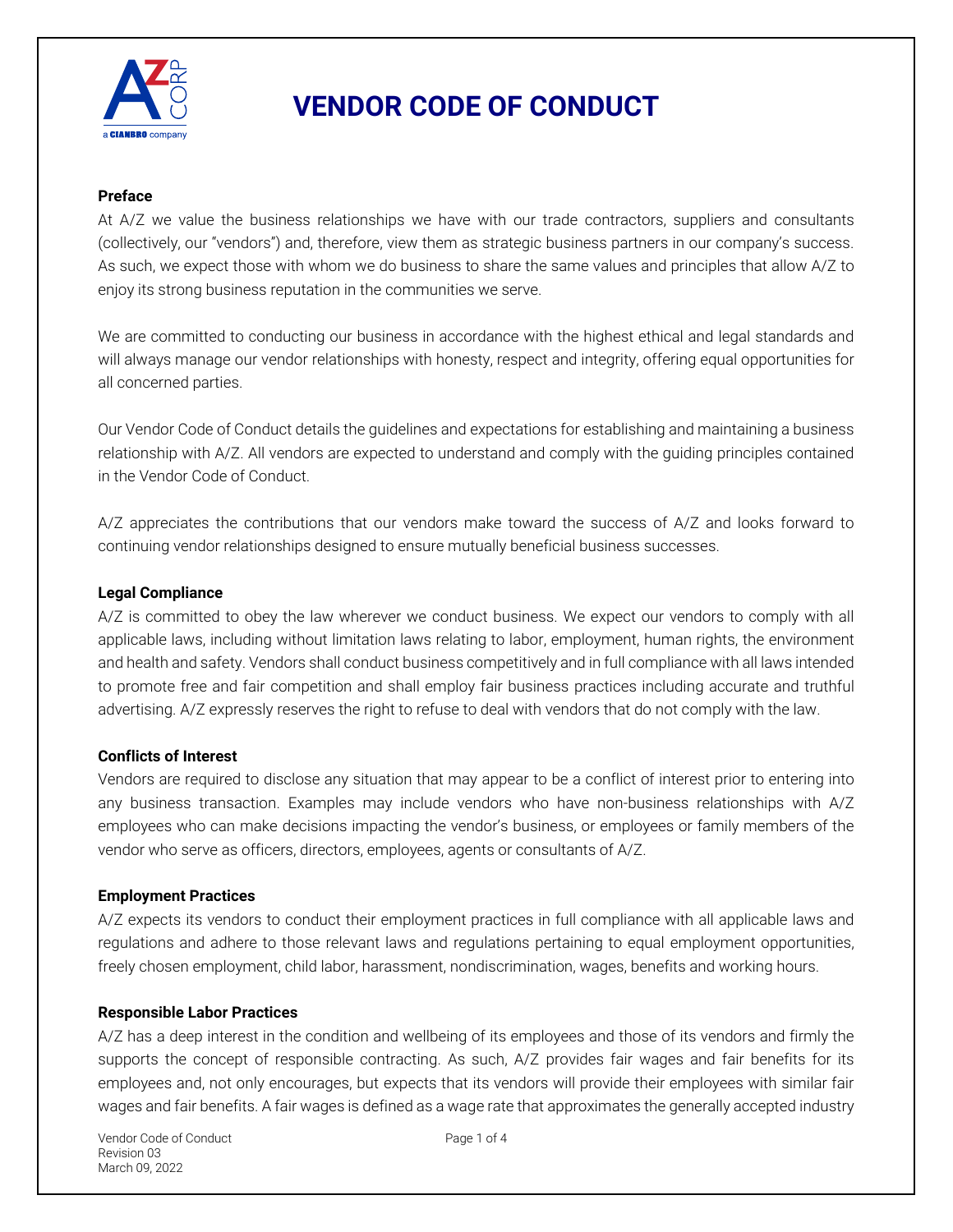

rate for the particular geographic area and trade classification. Fair benefits include without limitation employer subsidized family health care coverage, pension benefits and craft training. Vendors are required to acknowledge to A/Z prior to the commencement of any A/Z initiative their commitment to the principles of responsible contracting.

#### **Improper Payments**

A/Z requires its vendors to do business in an ethical and transparent manner. Bribes, kickbacks and other improper payments of any kind to A/Z employees or agents acting on behalf of A/Z are strictly prohibited.

### **Identification of Concerns**

A/Z employees and its vendors are encouraged to report concerns or illegal activities without threat of reprisal, intimidation or harassment. A/Z will promptly investigate reported concerns and activities and expects it employees and vendors to cooperate in the investigation. If corrective action is required, A/Z will decide what steps are needed to address the issue.

### **Confidentiality**

A/Z adheres to the strict guidelines of maintaining confidentiality and non-disclosure. During the normal course of business it may be necessary or advantageous for A/Z to disclose to our vendors certain information or ideas that A/Z deems proprietary or confidential, which information A/Z would not disclose to others unless an obligation of confidentiality protected such information. Therefore, our vendors agree not to use, exchange or disclose such confidential information without the prior express written consent of A/Z.

A/Z may require that vendors confirm this obligation of confidentiality by entering into Confidentiality Agreements with regard to any of the above confidential information and to ensure that A/Z privacy rights are protected.

## **Advertising**

Vendors shall not engage in any advertising, publicity or other promotional activity which directly or indirectly mentions or refers to A/Z or a relationship between A/Z and the vendor in the absence of the prior written consent of an authorized representative of A/Z.

#### **Continuous Improvement**

We are committed to continuous process improvement and strive to incorporate best practices in the way we do business from an economic, environmental and social perspective. We encourage vendors to seek continuous improvement in their own business processes and to identify and communicate any observed opportunities for improvement in our own work practices.

#### **Health and Safety**

A/Z is committed to the safety, health and wellbeing of its employees and conducts its operations in compliance with applicable laws and regulations. Vendors are expected to provide a safe working environment that supports accident prevention and minimizes exposure to health risks. Vendors are expected to comply with all legal and

Vendor Code of Conduct Page 2 of 4 Revision 03 March 09, 2022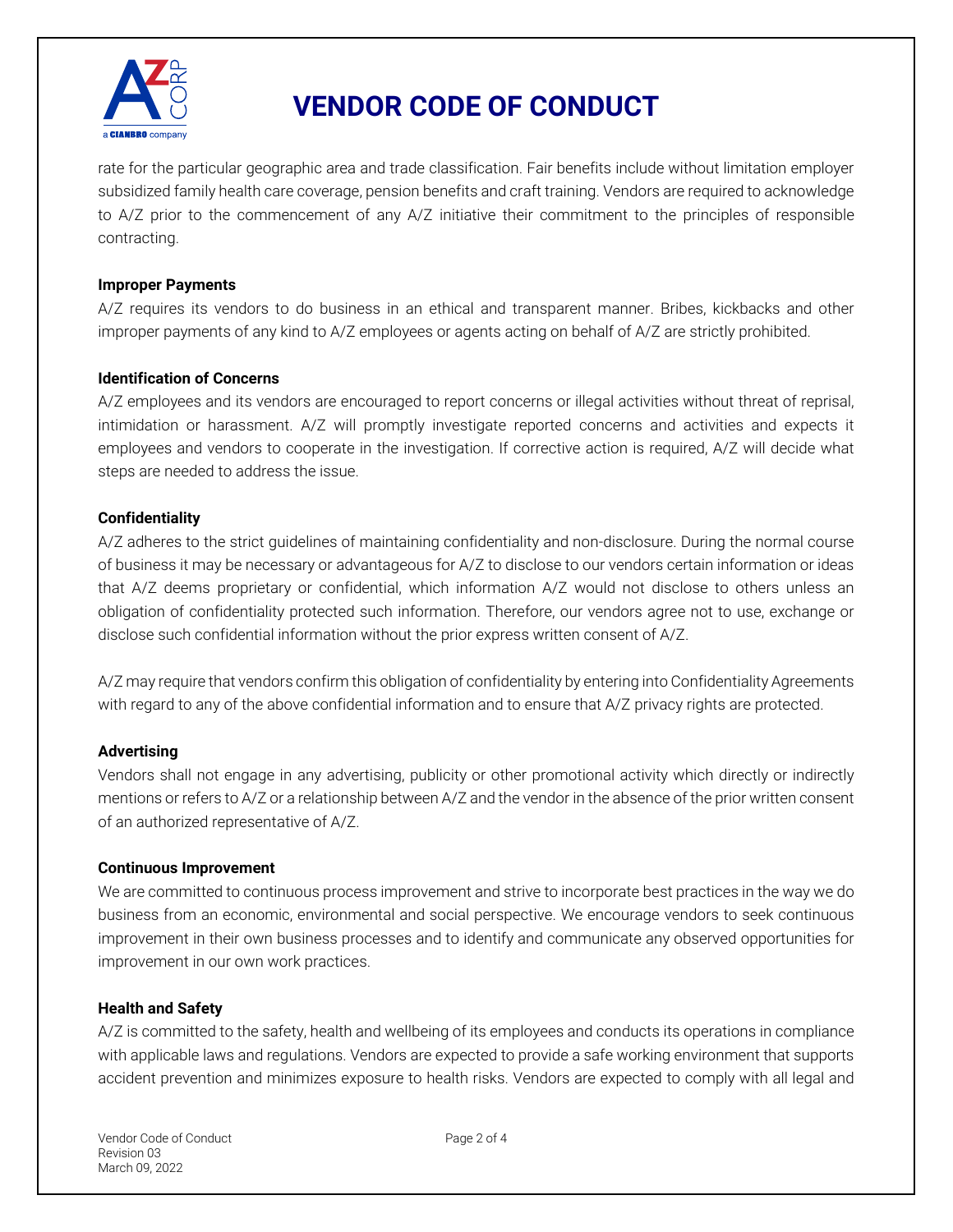

regulatory requirements regarding employee health and safety. A/Z is committed to keeping safety paramount and will do business only with vendors who demonstrate a commitment to safety.

#### **Environment**

Vendors shall operate in an environmentally responsible and efficient manner and shall strive to minimize adverse impacts to the environment. Vendors are encouraged to conserve natural resources, to avoid the use of hazardous materials where possible and to promote activities that reuse and recycle. A/Z expects vendors to comply with all laws, regulations, ordinances, rules, permits, license approvals and orders regarding the environment. Vendors shall, at a minimum: (a) obtain all required environmental permits, licenses and approvals and comply with all applicable operational and reporting requirements; (b) have systems in place to ensure the safe handling, movement, storage, recycling, reuse or management of waste, air emissions and wastewater discharges; and (c) have systems in place to prevent and quickly respond to all accidental spills and releases to the environment.

#### **Sustainability**

A/Z strives to manage its business in a sustainable and responsible way and desires to do business with vendors that share our concerns for and commitment to sustainable business practices. A/Z will seek business relationships with vendors that go beyond simple legal compliance and consistently look for new and better ways to conserve resources, reduce pollution and waste and enhance the communities in which they operate.

#### **Gifts and Entertainment**

A/Z employees are not permitted to accept, directly or indirectly, gifts, gratuities, prejudicial discounts, payments, fees, loans, entertainment, favors, services or other items of value from any vendor or other entity that may influence or appear to influence procurement decisions.

Vendors shall avoid all activities that would place the vendor in a position where its judgment in its service to A/Z may or may appear to be biased or where the vendor could obtain or appear to obtain an unfair advantage.

#### **Supplier Diversity**

It is the policy of A/Z to provide all vendors equal access to procurement opportunities with the company. It is a proactive business process that is designed to develop and maintain a robust, diverse and qualified vendor base. Vendors are expected to utilize and develop diverse suppliers while performing work on A/Z's behalf.

#### **Third Party Rights**

This Vendor Code of Conduct does not confer, nor shall it be deemed to confer, any rights on the part of thirdparties, including any third-party beneficiary rights. No employees of any vendor shall have any rights against A/Z by virtue of this Vendor Code of Conduct, nor shall such employees have any rights to cause A/Z to enforce any provisions of this Vendor Code of Conduct, the decision with respect to any such actions being reserved by A/Z in its sole discretion.